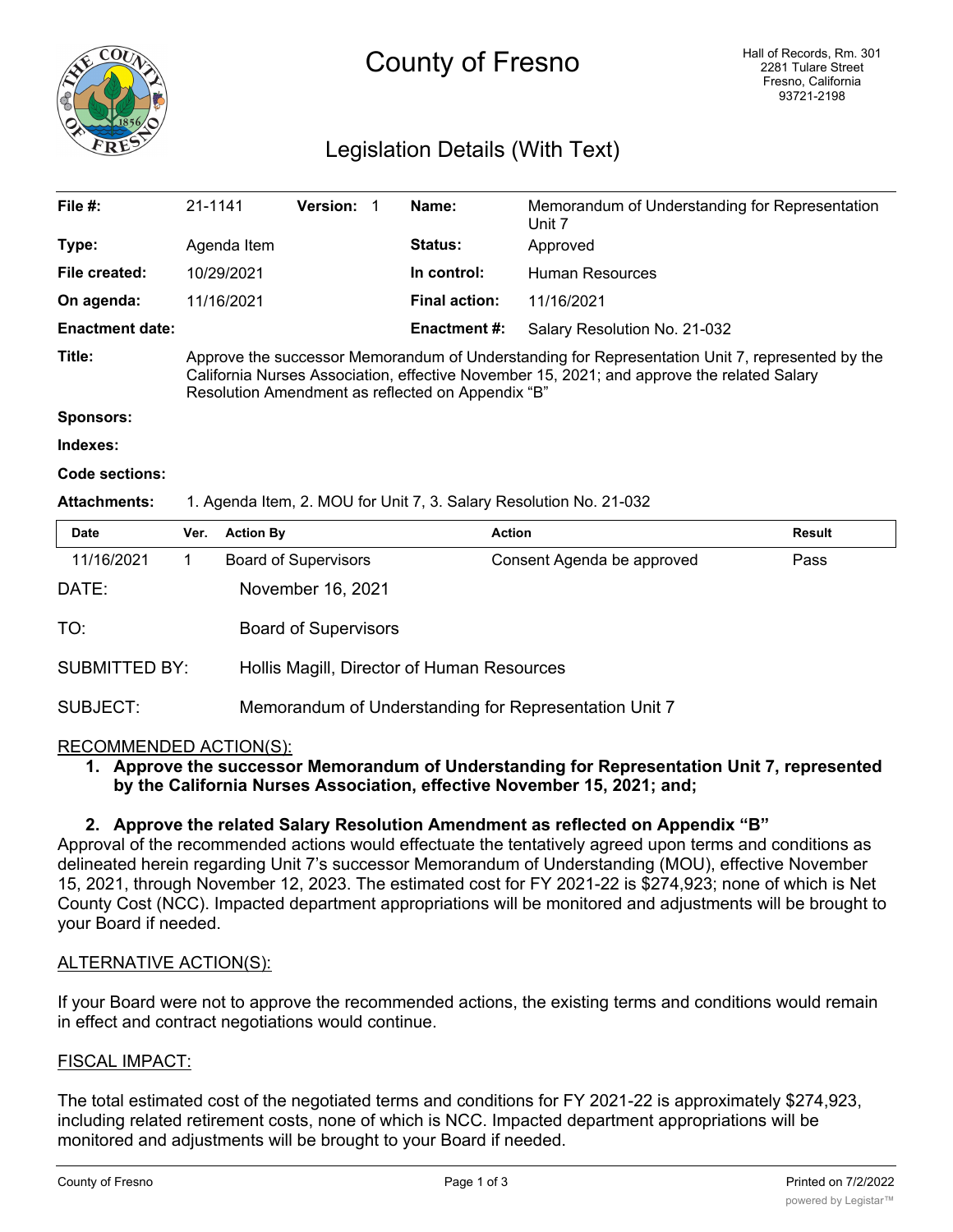#### DISCUSSION:

Your Board's representatives met and conferred with Unit 7's representatives regarding a successor MOU (latest MOU expired November 14, 2021). A tentative agreement was signed on October 21, 2021, and was subsequently ratified by the California Nurses Association.

- Ø MOU Term:
	- o November 15, 2021, through November 12, 2023
- $\triangleright$  Salary Adjustments:
	- o 3% increase effective November 15, 2021
	- o 3% increase effective November 14, 2022
- $\triangleright$  Health Insurance for Plan Year 2022: (up to indicates that the contribution will not exceed the cost of the employee's health plan selection)
	- o Increase total County contribution for Employee Only up to \$388 effective December 13, 2021
	- o Increase total County contribution for Employee plus Spouse up to \$498 effective December 13, 2021
	- o Increase total County contribution for Employee plus Child(ren) up to \$498 effective December 13, 2021
	- $\circ$  Increase total County contribution for Employee plus Family up to \$593 effective December 13, 2021
- Ø Health Insurance for Plan Year 2023: (up to indicates that the contribution will not exceed the cost of the employee's health plan selection)
	- o Increase total County contribution for Employee Only up to \$408 effective December 12, 2022
	- $\circ$  Increase total County contribution for Employee plus Spouse up to \$518 effective December 12, 2022
	- Increase total County contribution for Employee plus Child(ren) up to \$518 effective December 12, 2022
	- $\circ$  Increase total County contribution for Employee plus Family up to \$703 effective December 12, 2022
- $\triangleright$  Supplemental Retirement Plan Match for Members in Retirement Tiers IV and V:
	- $\circ$  Establish and implement a County match on contributions made to a County sponsored supplemental retirement plan by members in Retirement Tiers IV and V, up to \$25 per pay period. Members not contributing to a County sponsored supplemental retirement plan will not be eligible to receive this match. The duration of the County's supplemental retirement plan contribution match will be at the Board's discretion and can be eliminated at any time.
- Ø Miscellaneous:
	- o Addition, update, or deletion of MOU language and/or addenda

#### REFERENCE MATERIAL:

BAI #34, November 2, 2021 BAI #34, September 21, 2021 BAI #44, September 22, 2020